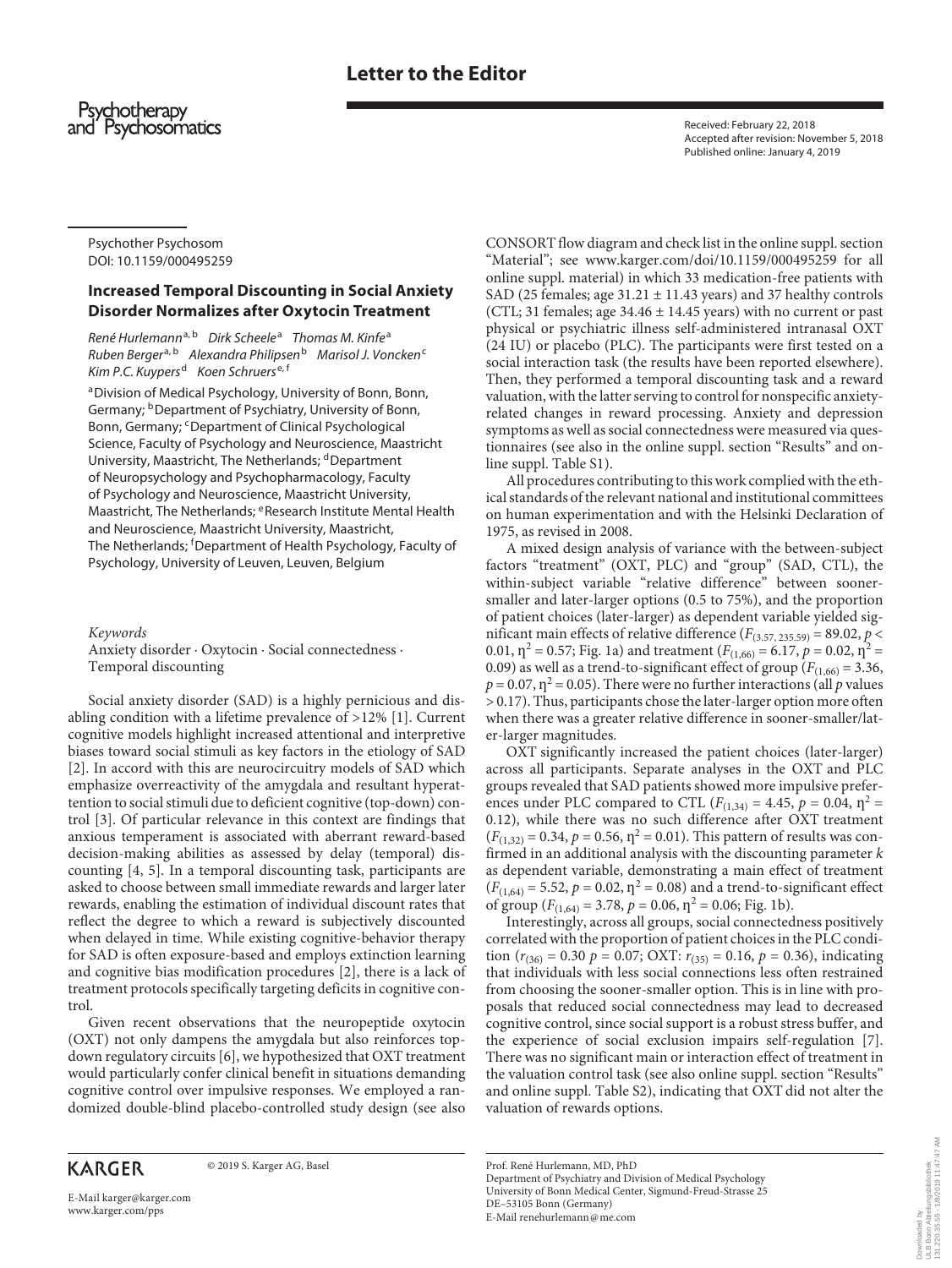

**Fig. 1.** Proportion of patient choices (later-larger) as a function of the relative difference between magnitude of sooner-smaller and later-larger (**a**). Under placebo (PLC), patients with social anxiety disorder showed less patient choices (i.e., stronger impulsive preferences) than healthy controls. Intranasal oxytocin (OXT) increased the number of patient choices across groups. Inlays display the average proportion of patient choices irrespective of the rela-

tive difference. Discounting rate *k* in the OXT and PLC group (**b**). Larger *k* values indicate steeper discounting of delayed rewards, while 0 indicates no discounting at all. Under PLC, patients with social anxiety disorder showed higher discounting rates than healthy controls, while there was no difference under OXT. Error bars indicate the standard error of the mean.

Collectively, our results implicate OXT in up-regulating cognitive control which is required when a sooner-smaller reward is directly contrasted with a later-larger option. Current concepts of cognitive control as probed in temporal discounting tasks emphasize the role of the prefrontal cortex (PFC) in resisting the temptation of small but immediately available monetary rewards [[8\]](#page-2-4). We have previously shown that OXT not only diminishes amygdala reactivity but also enhances PFC activation during fear extinction [[9](#page-2-5)]. Additionally, an OXT-induced increase in PFC activation correlates with a better cognitive regulation of food craving [[6](#page-2-3)]. Given the association between social connectedness and cognitive control, one possible mode of action could be that OXT modulates regulation abilities by altering feelings of social connectedness. Alternatively, the OXT effects on temporal discounting could be driven by increased confidence to receive the delayed reward or the enhanced anticipatory neural response. However, the absence of an OXT effect on the valuation of single options speaks against this interpretation.

In planning further studies on the additional effect of OXT on psychotherapeutic strategies for SAD patients, it seems worthwhile to focus not only on habituation and attenuation of amygdala hyperreactivity, but also on the augmentation of PFC-driven topdown regulation of fearful and impulsive responses. Modern psychotherapeutic interventions put a strong emphasis on the cognitive mediation of treatment changes in SAD and have been proven more effective than pure exposure therapy alone [[1](#page-1-0)0]. Based on the "two-foci-model" of OXT's impact on the underlying neurocircuitry in SAD, future studies on the augmentation of psychotherapy for SAD with OXT may focus on comprehensive cognitivebehavioral interventions rather than exclusive exposure-based therapy. Considering the relevance of increased temporal discounting in SAD, it seems important that these disorder-tailored approaches motivate patients to resist the urge of avoidance (negative reinforcement) and focus on the delayed social rewards that can be achieved by fear exposure.

In conclusion, our data indicate that SAD associated with reduced social connectedness affects intertemporal choice of monetary rewards, and intranasal OXT induces a preference for more patient choices. As such, beyond pure anxiolysis, OXT signaling may also play a role in the cognitive control of prepotent impulses during reward-based decision-making.

#### *Acknowledgements*

The authors wish to thank Paul Jung for programming assistance.

### *Conflict of Interests*

The authors report no competing biomedical financial interests or personal affiliations in connection with the content of this manuscript.

### *References*

- <span id="page-1-0"></span>[1](#page-0-0) Kessler RC, Chiu WT, Demler O, Merikangas KR, Walters EE. Prevalence, severity, and comorbidity of 12-month DSM-IV disorders in the National Comorbidity Survey Replication. [Arch Gen Psychiatry](https://www.karger.com/Article/FullText/495259?ref=1#ref1). 2005 Jun;62(6):617–27.
- <span id="page-1-1"></span>2 MacLeod C, Mathews A. Cognitive bias modification approaches to anxiety. [Annu Rev Clin Psychol.](https://www.karger.com/Article/FullText/495259?ref=2#ref2) 2012;8(1):189–217.
- <span id="page-1-2"></span>3 Etkin A, Wager TD. Functional neuroimaging of anxiety: a meta-analysis of emotional processing in PTSD, social anxiety disorder, and specific phobia. [Am J Psychiatry.](https://www.karger.com/Article/FullText/495259?ref=3#ref3) 2007 Oct;164(10):1476–88.